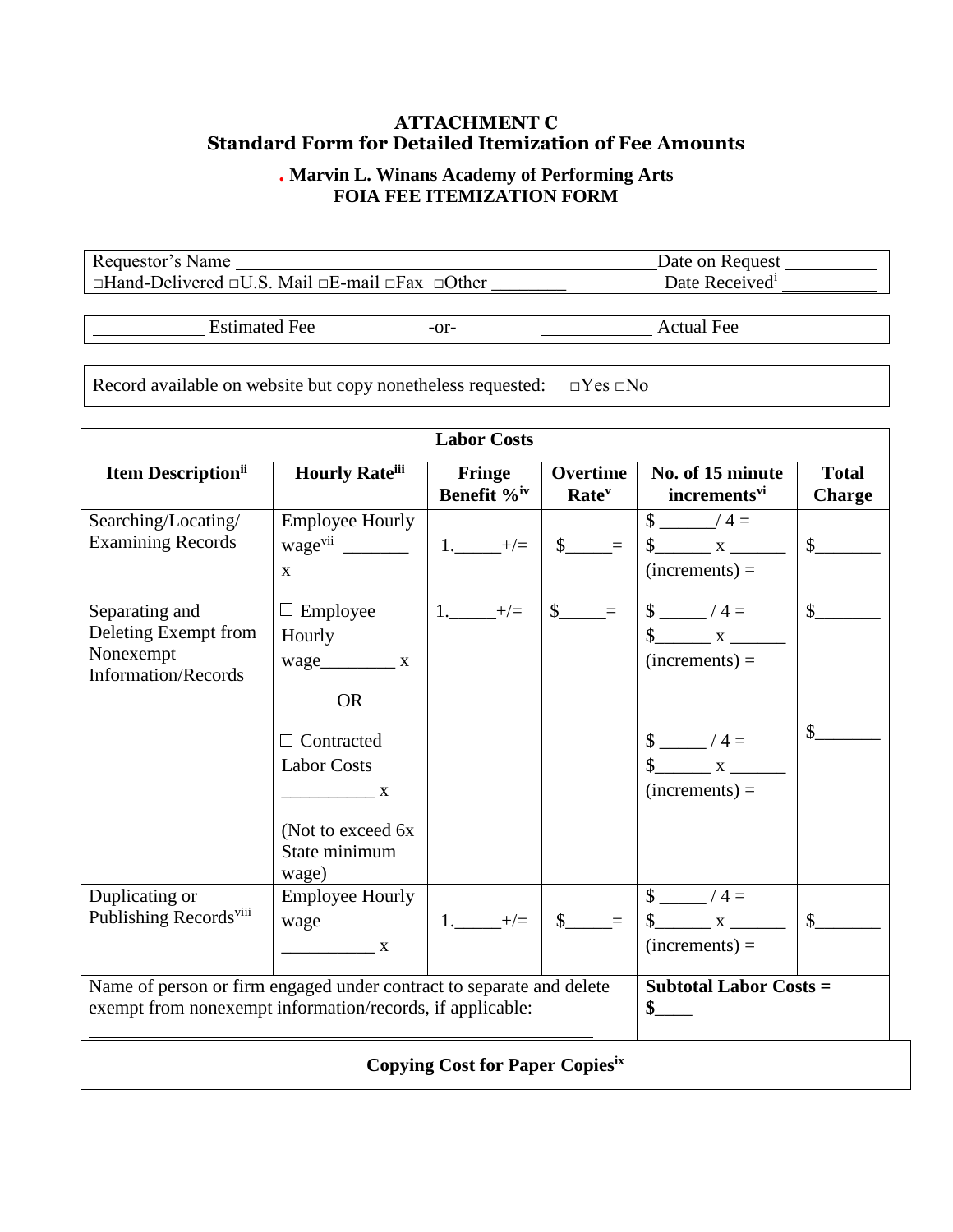| Letter $(8\frac{1}{2}$ " x 11")<br>paper at \$0. each $\frac{x}{2}$ paper at \$0. each paper at \$0. each paper at \$0. each | Legal $(8\frac{1}{2}$ "x 14") | <b>Size</b>                | <b>Size</b>                           | <b>Total</b><br><b>Charge</b> |
|------------------------------------------------------------------------------------------------------------------------------|-------------------------------|----------------------------|---------------------------------------|-------------------------------|
| No. of Sheets<br>$$0. = $$                                                                                                   | No. of Sheets<br>$$0. = $$    | No. of Sheets<br>$$0. = $$ | No. of Sheets<br>$\sim$ \$0.<br>$= 5$ |                               |

## **Postal Delivery Charges**

| Cost of<br>Packaging | <b>Postage</b><br>Cost | <b>Cost of Delivery</b><br><b>Confirmation</b> | <b>Special</b><br><b>Shipping Cost</b> | <b>Insurance</b><br>Cost | Overnight/<br><b>Special</b><br><b>Request</b> | <b>Total</b><br><b>Charge</b> |
|----------------------|------------------------|------------------------------------------------|----------------------------------------|--------------------------|------------------------------------------------|-------------------------------|
|                      |                        |                                                |                                        |                          | $\Box$ Yes<br>$\square$ No<br>Cost \$          |                               |

| <b>Non-Paper Physical Media</b>                                                                                                                                                                                                                                                                                                                                                                               |                                                                                                                                                                                                                                                                                                                                                                                                                                                          |                                                   |                                           |                               |  |
|---------------------------------------------------------------------------------------------------------------------------------------------------------------------------------------------------------------------------------------------------------------------------------------------------------------------------------------------------------------------------------------------------------------|----------------------------------------------------------------------------------------------------------------------------------------------------------------------------------------------------------------------------------------------------------------------------------------------------------------------------------------------------------------------------------------------------------------------------------------------------------|---------------------------------------------------|-------------------------------------------|-------------------------------|--|
| <b>USB Flash Drives</b>                                                                                                                                                                                                                                                                                                                                                                                       | <b>Computer Discs</b>                                                                                                                                                                                                                                                                                                                                                                                                                                    | <b>Other Digital Media</b>                        | <b>Other/Special</b><br><b>Requested?</b> | <b>Total</b><br><b>Charge</b> |  |
| $\frac{1}{2}$ x number used<br>$=$ \$ $-$                                                                                                                                                                                                                                                                                                                                                                     | $\frac{1}{2}$ x number used<br>$\frac{1}{\sqrt{1-\frac{1}{2}}}=$ \$ $\frac{1}{\sqrt{1-\frac{1}{2}}}\frac{1}{\sqrt{1-\frac{1}{2}}}\frac{1}{\sqrt{1-\frac{1}{2}}}\frac{1}{\sqrt{1-\frac{1}{2}}}\frac{1}{\sqrt{1-\frac{1}{2}}}\frac{1}{\sqrt{1-\frac{1}{2}}}\frac{1}{\sqrt{1-\frac{1}{2}}}\frac{1}{\sqrt{1-\frac{1}{2}}}\frac{1}{\sqrt{1-\frac{1}{2}}}\frac{1}{\sqrt{1-\frac{1}{2}}}\frac{1}{\sqrt{1-\frac{1}{2}}}\frac{1}{\sqrt{1-\frac{1}{2}}}\frac{1}{\$ | $\frac{1}{2}$ x number used<br>$\frac{1}{1}$ = \$ | $\neg Yes$<br>$\square$ No<br>Cost \$     | $\mathsf{\$}$                 |  |
| <b>Discounts</b><br>Qualified for \$20 Discount? $\Box$ Yes $\Box$ No. If yes, subtract \$20.00.<br>$\Box$ Indigence (maximum of 2 discounts per calendar year)<br>□ State Designated Non-Profit (e.g., MPAS) (unlimited number of<br>discounts)<br>Qualified for Waiver or Reduction as primary and benefiting the general<br>public? $\Box$ Yes $\Box$ No. If yes, insert amount of waiver or reduction. \$ | $$^{(5)}$$<br><b>TOTAL FEE = <math>\</math></b>                                                                                                                                                                                                                                                                                                                                                                                                          |                                                   |                                           |                               |  |
|                                                                                                                                                                                                                                                                                                                                                                                                               |                                                                                                                                                                                                                                                                                                                                                                                                                                                          |                                                   |                                           |                               |  |
| If estimated fee is over \$50.00, the<br>of 50 % of the estimated fee.                                                                                                                                                                                                                                                                                                                                        | [District][ISD][PSA] shall charge a good faith deposit                                                                                                                                                                                                                                                                                                                                                                                                   | Amount of<br>Deposit<br>\$                        | Estimated<br>Date<br>Available            | Paid?<br>$\Box$ Yes $\Box$ No |  |
| If a good faith deposit is paid, subtract the amount of the good-faith deposit<br>received.                                                                                                                                                                                                                                                                                                                   |                                                                                                                                                                                                                                                                                                                                                                                                                                                          | $($ \$                                            |                                           |                               |  |
| Reduction for untimely response by the Academy? $\Box$ Yes $\Box$ No<br>If yes, subtract 5% of labor costs $x$ _______ days late [up to a maximum 50%<br>reduction of labor costs] $=$ __________ reduction.<br>Diverted to Spam/Junk Mail? $\Box$ Yes $\Box$ No. If yes, indicate date and time<br>delivered to Spam/Junk Mail [______, 20__ at __am/pm] and date and                                        |                                                                                                                                                                                                                                                                                                                                                                                                                                                          | (S)                                               |                                           |                               |  |
| <b>TOTAL DUE= \$</b>                                                                                                                                                                                                                                                                                                                                                                                          |                                                                                                                                                                                                                                                                                                                                                                                                                                                          |                                                   |                                           |                               |  |